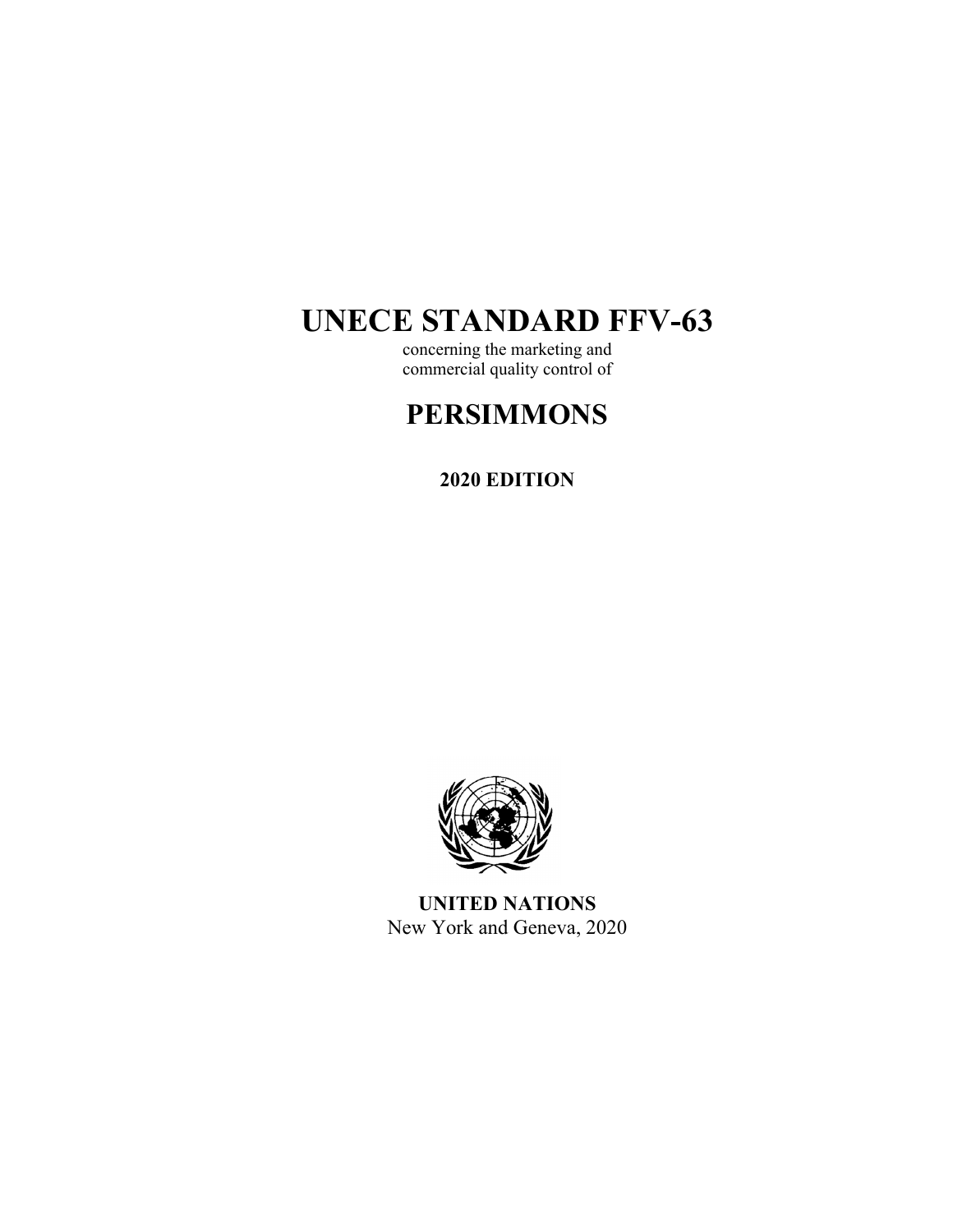#### **NOTE**

#### **Working Party on Agricultural Quality Standards**

The commercial quality standards developed by the Working Party on Agricultural Quality Standards of the United Nations Economic Commission for Europe (UNECE) help facilitate international trade, encourage high-quality production, improve profitability and protect consumer interests. UNECE standards are used by governments, producers, traders, importers and exporters, and other international organizations. They cover a wide range of agricultural products, including fresh fruit and vegetables, dry and dried produce, seed potatoes, meat, cut flowers, eggs and egg products.

Any member of the United Nations can participate, on an equal footing, in the activities of the Working Party. For more information on agricultural standards, please visit our website  $\langle$ www.unece.org/trade/agr>.

The present revised Standard for Persimmons is based on document ECE/CTCS/WP.7/2020/9, reviewed and adopted by the Working Party in 2020 (inter-sessional approval procedure).

Aligned with the Standard Layout (2017)

The designations employed and the presentation of the material in this publication do not imply the expression of any opinion whatsoever on the part of the United Nations Secretariat concerning the legal status of any country, territory, city or area or of its authorities, or concerning the delimitation of its frontiers or boundaries. Mention of company names or commercial products does not imply endorsement by the United Nations.

All material may be freely quoted or reprinted, but acknowledgement is requested.

Please contact us at the following address with any comments or enquiries:

Agricultural Standards Unit Economic Cooperation and Trade Division United Nations Economic Commission for Europe Palais des Nations CH-1211 Geneva 10, Switzerland E-mail: agristandards@unece.org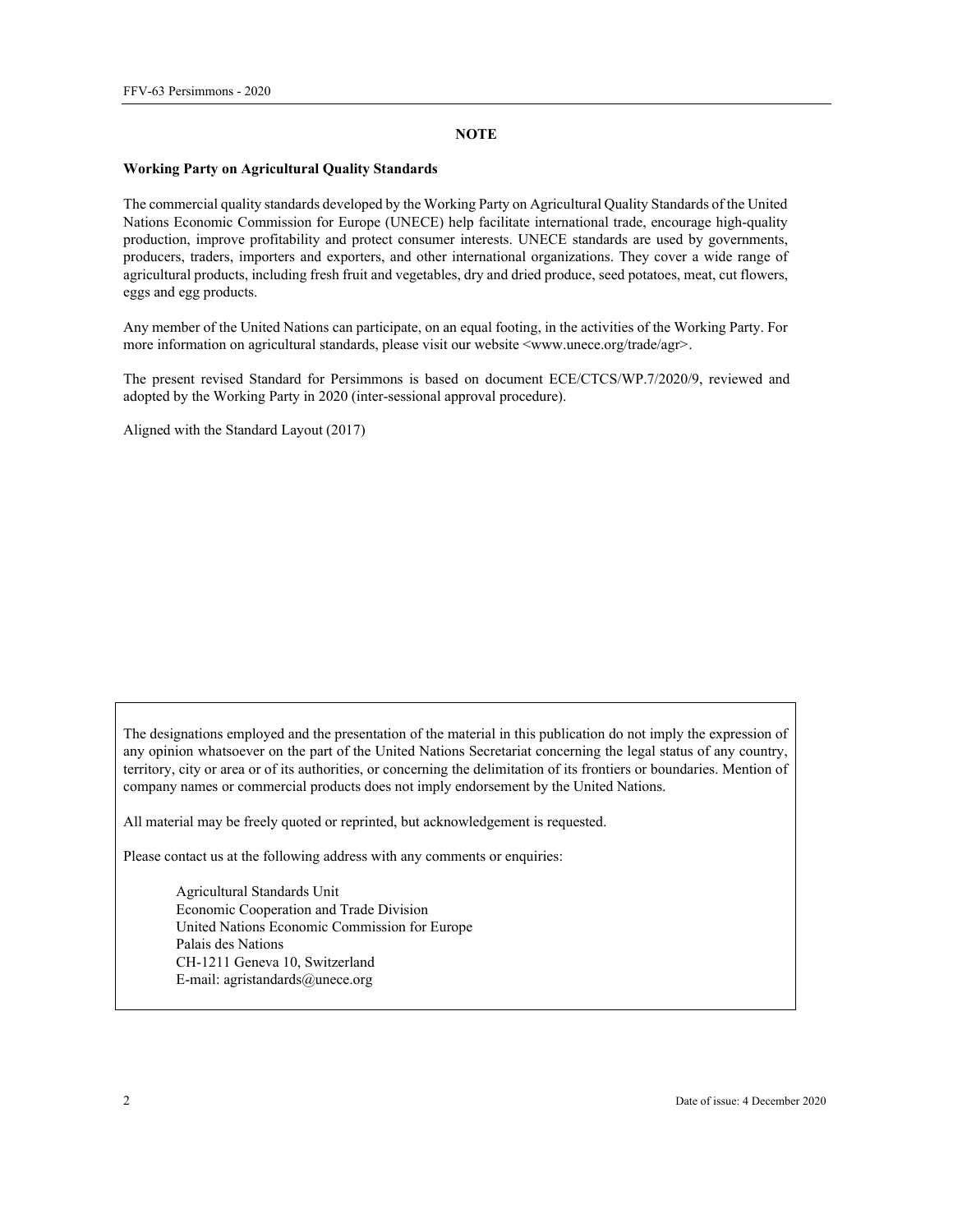## **UNECE Standard FFV-63 concerning the marketing and commercial quality control of Persimmons**

## **I. Definition of produce**

This standard applies to persimmons (kaki) of varieties (cultivars) grown from *Diospyros kaki* L. f. to be supplied fresh to the consumer, persimmons for industrial processing being excluded.

### **II. Provisions concerning quality**

The purpose of the standard is to define the quality requirements for persimmons after preparation and packaging.

However, if applied at stages following export, products may show in relation to the requirements of the standard:

- A slight lack of freshness and turgidity
- For products graded in classes other than the "Extra" Class, a slight deterioration due to their development and their tendency to perish.

The holder/seller of products may not display such products or offer them for sale, or deliver or market them in any manner other than in conformity with this standard. The holder/seller shall be responsible for observing such conformity.

#### **A. Minimum requirements**

In all classes, subject to the special provisions for each class and the tolerances allowed, the persimmons must be:

- Intact, with the calyx attached, which may be with or without peduncle and dry and brown
- Sound; produce affected by rotting or deterioration, such as to make it unfit for consumption, is excluded
- Clean, practically free of any visible foreign matter
- Practically free from pests
- Free from damage caused by pests affecting the flesh
- Free of abnormal external moisture
- Free of any foreign smell and/or taste.

The development and condition of the persimmons must be such as to enable them:

- To withstand transportation and handling
- To arrive in satisfactory condition at the place of destination.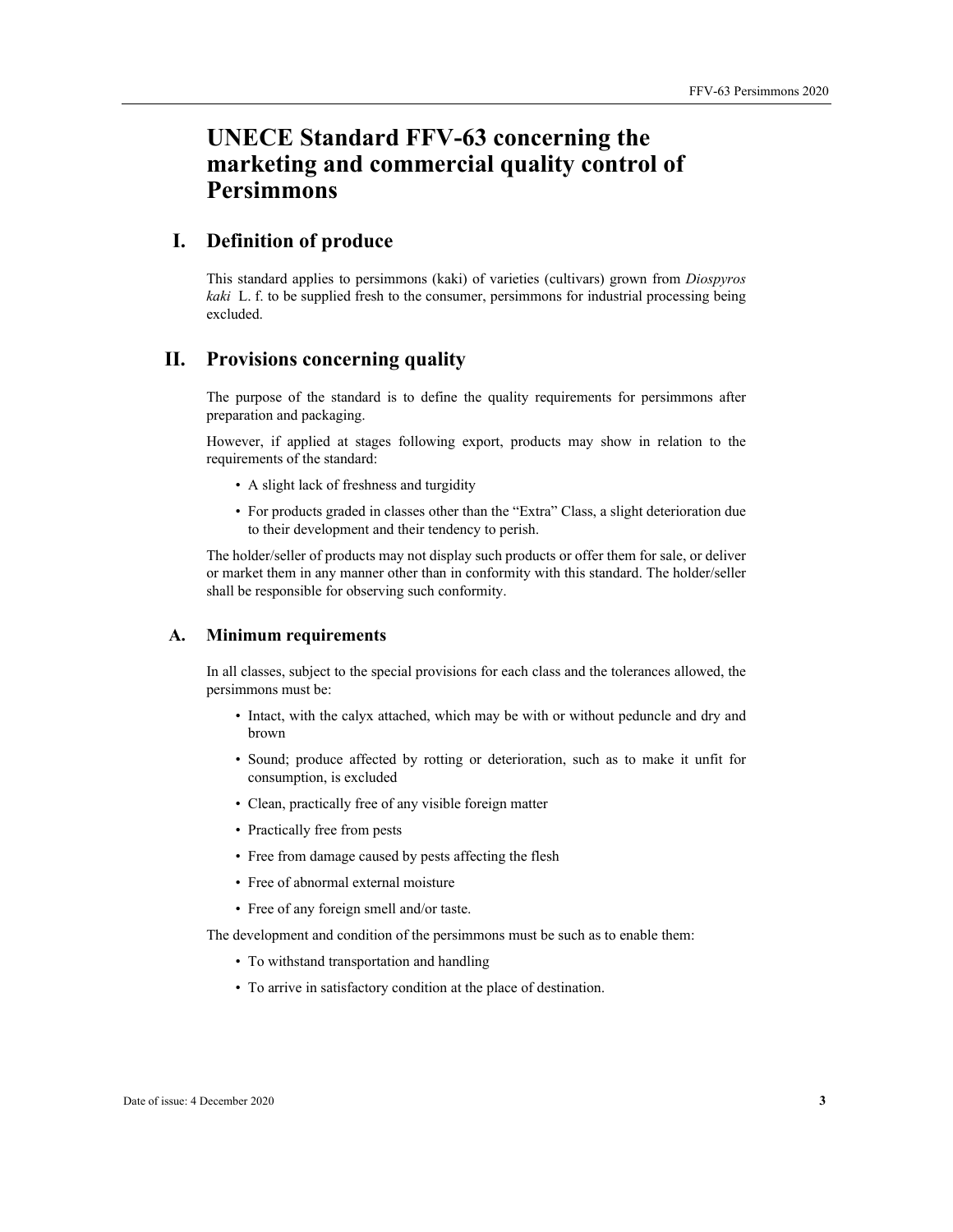#### **B. Maturity requirements**

The development and state of maturity of the persimmons must be such as to enable them to continue their ripening process and to reach a satisfactory degree of ripeness.

At least the lower 1/3 of the fruit should be yellow or the colour of the fruit should be turning.

#### **C. Classification**

Persimmons are classified in three classes, as defined below:

#### *(i) "Extra" Class*

Persimmons in this class must be of superior quality. They must be characteristic of the variety.

The flesh must be sound.

The calyx must be intact.

The persimmons must be free from defects, with the exception of very slight superficial defects, provided these do not affect the general appearance of the produce, the quality, the keeping quality and presentation in the package.

#### *(ii) Class I*

Persimmons in this class must be of good quality. They must be characteristic of the variety.

The flesh must be sound.

The following slight defects, however, may be allowed, provided these do not affect the general appearance of the produce, the quality, the keeping quality and presentation in the package:

- A slight defect in shape
- Slight defects in colouring, caused by the sun, not exceeding 1/8 of the total surface of the fruit
- Slight skin defects not exceeding
	- the distance between the pistil end and the calyx in case of fine corky lines running down from the calyx area.
	- 1/16 of the total surface of the fruit for other skin defects
- Slight bruising not exceeding 2 cm<sup>2</sup> cumulative in area
- Slight damage to the calyx
- Slight internal discolouration not exceeding 1/3 of the total cross-section area of the fruit.
- *(iii) Class II*

This class includes persimmons that do not qualify for inclusion in the higher classes but satisfy the minimum requirements specified above.

The flesh must be free from major defects.

The following defects may be allowed, provided the persimmons retain their essential characteristics as regards the quality, the keeping quality and presentation: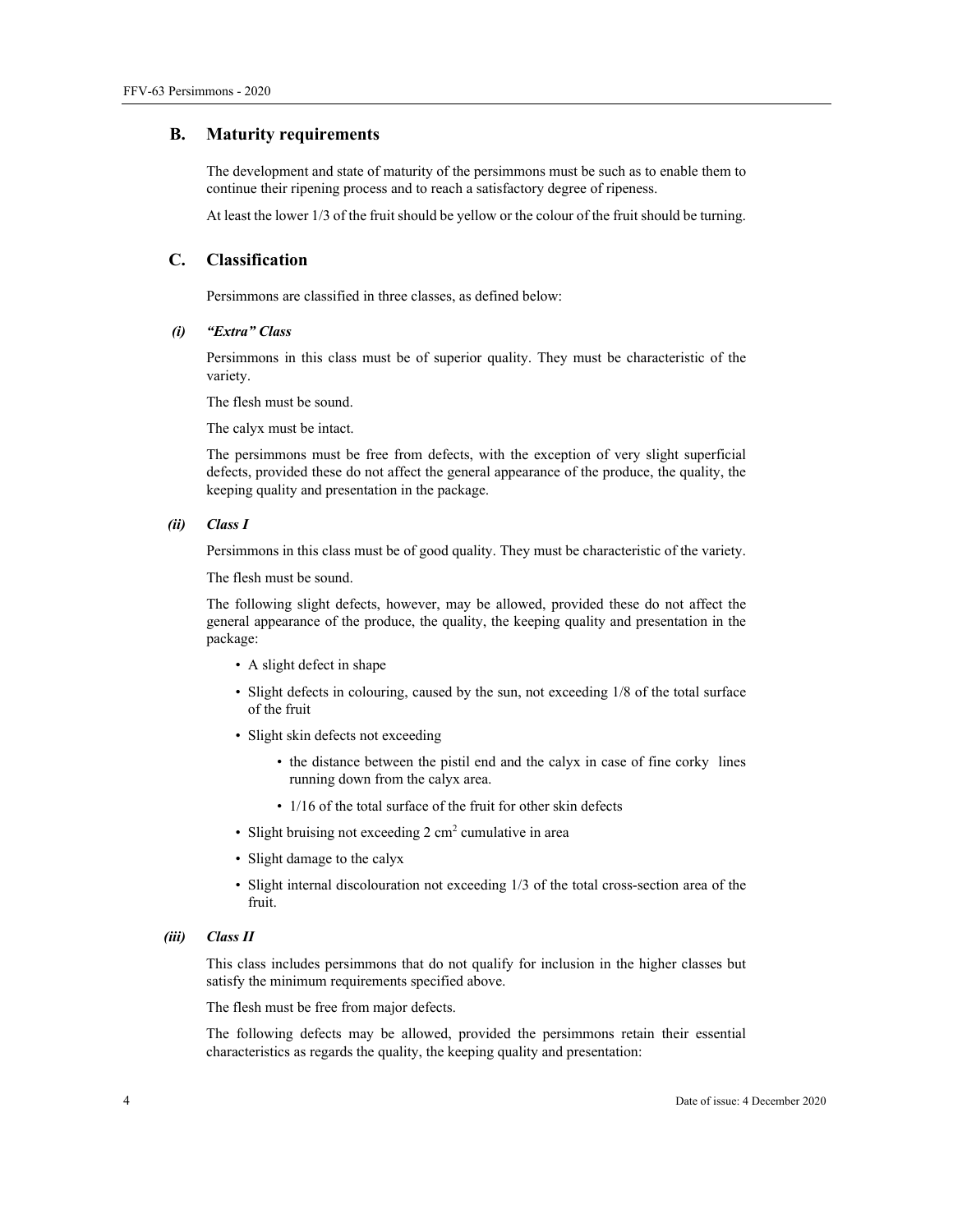- Defects in shape
- Defects in colouring, caused by the sun not exceeding 1/4 of the total surface of the fruit
- Skin defects not exceeding
	- twice the distance between the pistil end and the calyx for corky lines running down from the calyx area
	- 1/8 of the total surface of the fruit for other skin defects
- Slight bruising not exceeding 3 cm2 cumulative in area
- Damage to the calyx
- Slight internal discolouration not exceeding 1/2 of the total cross-section area of the fruit.

## **III. Provisions concerning sizing**

Size is determined by the maximum diameter of the equatorial section, by the weight of the fruit or by count of fruit per package.

To ensure uniformity in size, the range in size between produce in the same package shall be:

- (a) For persimmons sized by diameter: not exceeding 20 mm
- (b) For persimmons sized by weight: in accordance with the table below:

| Weight in grams | Maximum permissible difference between fruit<br>within the package in grams |
|-----------------|-----------------------------------------------------------------------------|
| $50 - 90$       | 20                                                                          |
| 85-130          | 25                                                                          |
| 125-190         | 35                                                                          |
| 180-230         | 50                                                                          |
| > 220           | 70                                                                          |

(c) For persimmon sized by count: consistent with point (a).

Uniformity in size is compulsory for Classes "Extra" and I.

## **IV. Provisions concerning tolerances**

At all marketing stages, tolerances in respect of quality and size shall be allowed in each lot for produce not satisfying the requirements of the class indicated.

#### **A. Quality tolerances**

#### *(i) "Extra" Class*

A total tolerance of 5 per cent, by number or weight, of persimmons not satisfying the requirements of the class but meeting those of Class I is allowed. Within this tolerance not more than 0.5 per cent in total may consist of produce satisfying the requirements of Class II quality.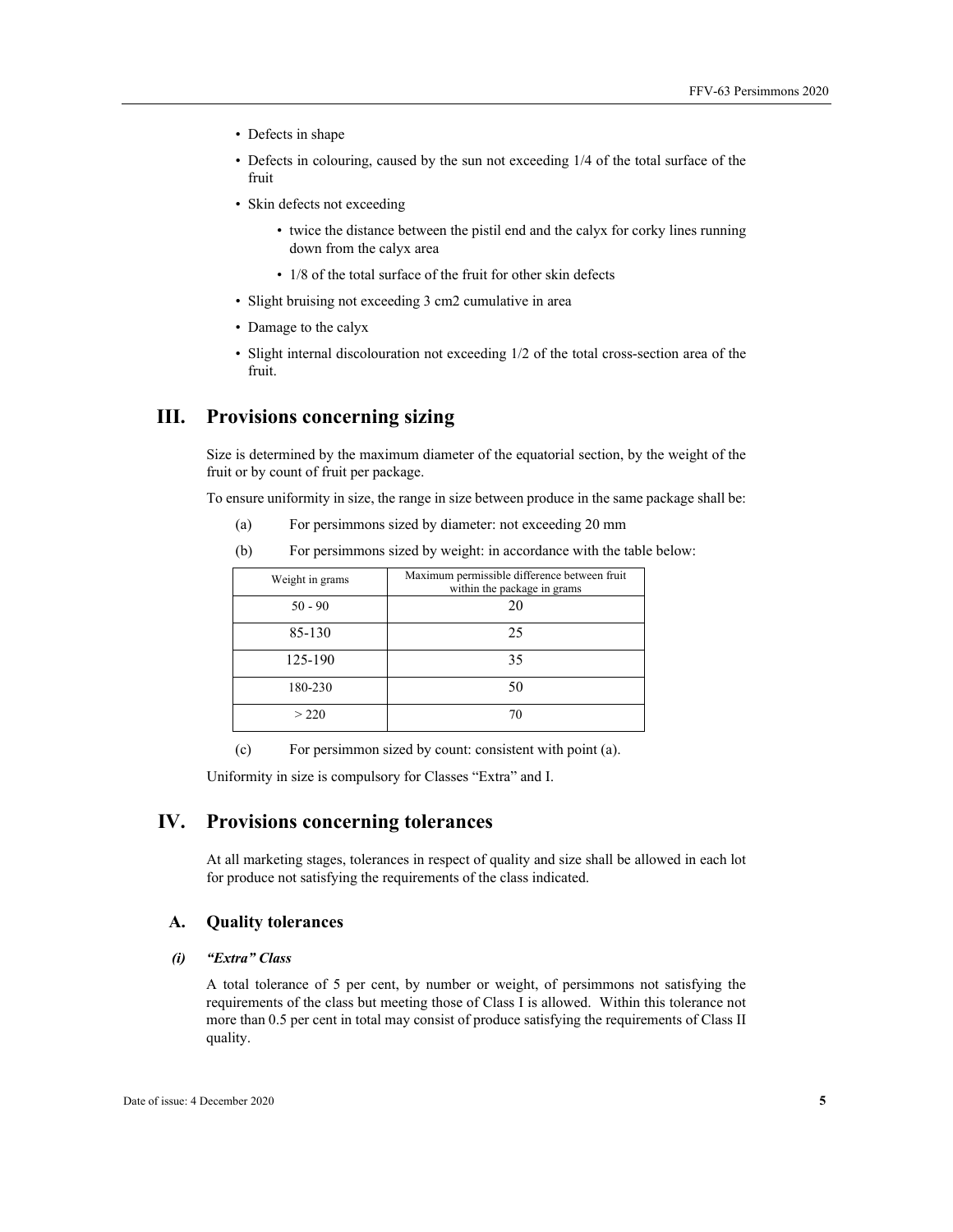#### *(ii) Class I*

A total tolerance of 10 per cent, by number or weight, of persimmons not satisfying the requirements of the class but meeting those of Class II is allowed. Within this tolerance not more than 1 per cent in total may consist of produce satisfying neither the requirements of Class II quality nor the minimum requirements, or of produce affected by decay.

#### *(iii) Class II*

A total tolerance of 10 per cent, by number or weight, of persimmons satisfying neither the requirements of the class nor the minimum requirements is allowed. Within this tolerance not more than 2 per cent in total may consist of produce affected by decay.

#### **B. Size tolerances**

For all classes (if sized): a total tolerance of 10 per cent, by number or weight, of persimmons not satisfying the requirements as regards sizing is allowed.

## **V. Provisions concerning presentation**

#### **A. Uniformity**

The contents of each package must be uniform and contain only persimmons of the same origin, variety, quality and size (if sized).

For the "Extra" Class, the uniformity requirement also applies to colouring.

The visible part of the contents of the package must be representative of the entire contents.

#### **B. Packaging**

The persimmons must be packed in such a way as to protect the produce properly.

The materials used inside the package must be clean and of a quality such as to avoid causing any external or internal damage to the produce. The use of materials, particularly of paper or stamps bearing trade specifications, is allowed, provided the printing or labelling has been done with non-toxic ink or glue.

Stickers individually affixed to the produce shall be such that, when removed, they neither leave visible traces of glue nor lead to skin defects. Information lasered on single fruit should not lead to flesh or skin defects.

Packages must be free of all foreign matter.

## **VI. Provisions concerning marking**

Each package<sup>1</sup> must bear the following particulars, in letters grouped on the same side, legibly and indelibly marked, and visible from the outside.

 $\overline{a}$ 

<sup>&</sup>lt;sup>1</sup> These marking provisions do not apply to sales packages presented in packages. However, they do apply to sales packages (pre-packages) presented individually.